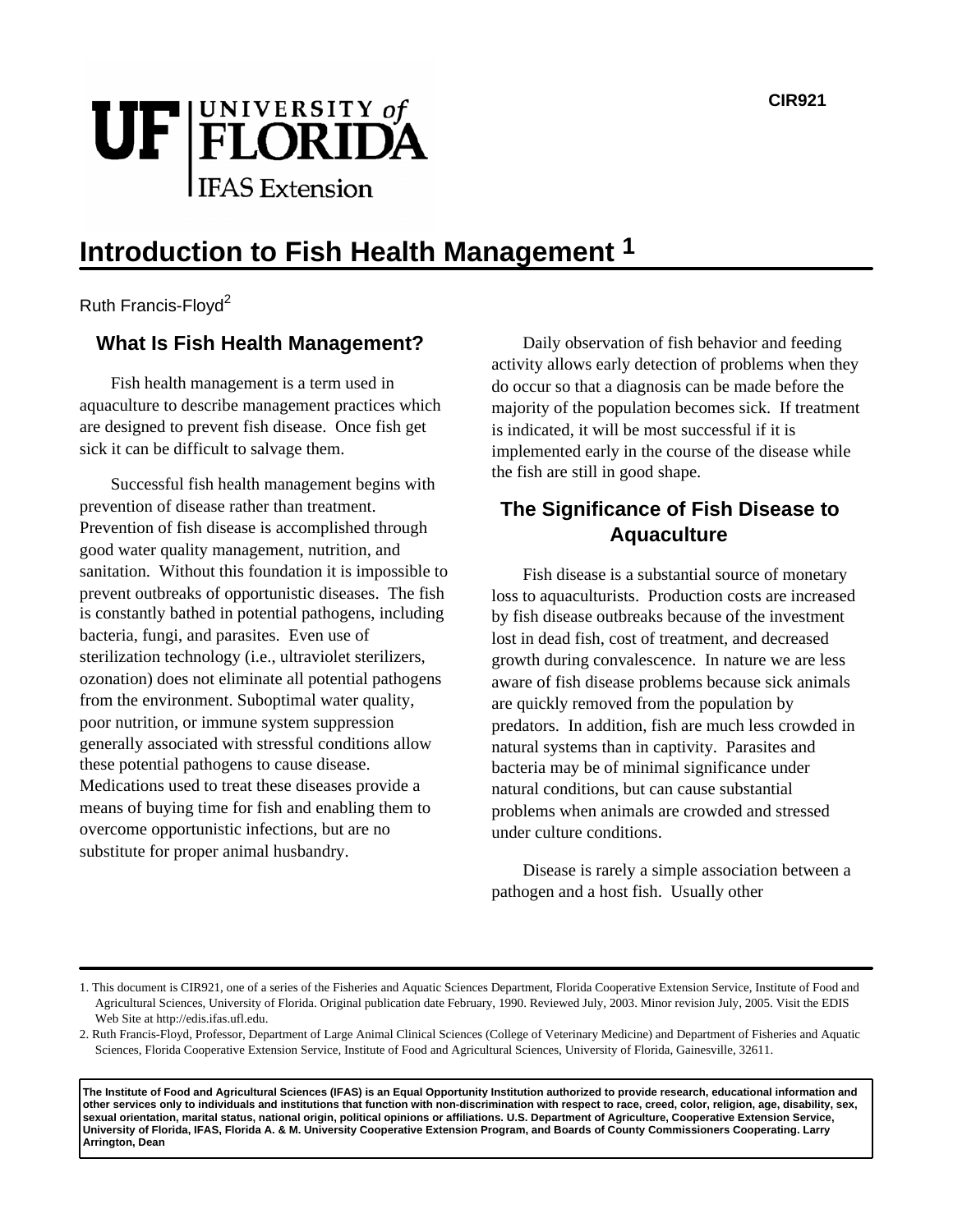circumstances must be present for active disease to develop in a population. These circumstances are generally grouped under the umbrella term "Stress" (Figure 1). Stress is discussed in greater detail in the UF/IFAS Extension Circular 919 *Stress - Its Role in Fish Disease*. Management practices directed at limiting stress are likely to be most effective in preventing disease outbreaks.



**Figure 1.** Disease rarely results from simple contact between the fish and a potential pathogen. Environmental problems, such as poor water quality, or other stressors often contribute to the outbreak of disease.

# **Determining if Your Fish are Sick**

The most obvious sign of sick fish is the presence of dead or dying animals. However, the careful observer can usually tell that fish are sick before they start dying because sick fish often stop feeding and may appear lethargic. Healthy fish should eat aggressively if fed at regularly scheduled times. Pond fish should not be visible except at feeding time. Fish that are observed hanging listlessly in shallow water, gasping at the surface, or rubbing against objects indicate something may be wrong. These behavioral abnormalities indicate that the fish are not feeling well or that something is irritating them.

In addition to behavioral changes, there are physical signs that should alert producers to potential disease problems in their fish. These include the presence of sores (ulcers or hemorrhages), ragged fins, or abnormal body confirmation (i.e., a distended abdomen or "dropsy" and exopthalmia or "popeye"). When these abnormalities are observed, the fish should be evaluated for parasitic or bacterial infections.

## **What to Do if Your Fish are Sick**

If you suspect that fish are getting sick, the first thing to do is check the water quality. If you do not have a water quality test kit, contact your county extension office; some counties have been issued these kits, and your extension agent may be able to help you. If your county is not equipped with a water quality test kit, call the aquaculture extension specialist nearest to you (see the list at the end of this publication). Anyone contemplating commercial production of fish should invest in a water quality test kit and learn how to use it. An entry level kit for freshwater aquaculture can be purchased for about \$200, and can save thousands of dollars worth of fish with its first use.

Low oxygen is a frequent cause of fish mortality in ponds, especially in the summer. High levels of ammonia are also commonly associated with disease outbreaks when fish are crowded in vats or tanks. Separate extension fact sheets are available that explain oxygen cycles, ammonia cycles, and management of these water quality problems. In general, check dissolved oxygen, ammonia, nitrite, and pH, during a minimum water quality screen associated with a fish disease outbreak. The parameters of significance include total alkalinity, total hardness, nitrate (saltwater systems) and chlorine (if using city water).

Ideally, daily records should be available for immediate reference when a fish disease outbreak occurs. These should include the dates fish were stocked, size of fish at stocking, source of fish, feeding rate, growth rate, daily mortality and water quality. This information is needed by the aquaculture specialist working with you to solve your fish disease problem. Good records, a description of behavioral and physical signs exhibited by sick fish, and results of water quality tests provide a complete case history for the diagnostician working on your case.

Professional assistance is available to Florida residents through the Florida Cooperative Extension Service, Institute of Food and Agricultural Sciences (IFAS) at the University of Florida; the Department of Agriculture and Consumer Services, Division of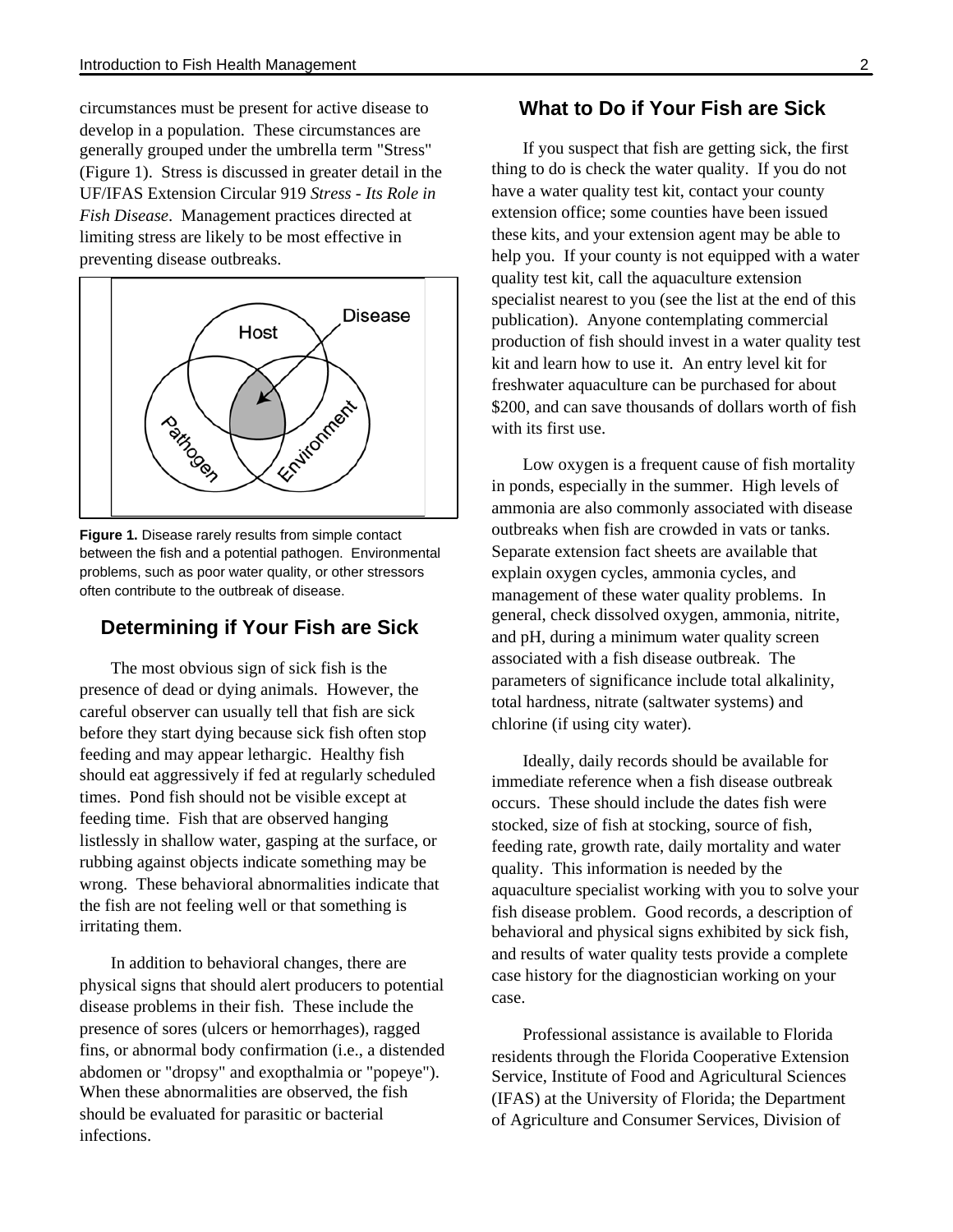Animal Industries and Division of Aquaculture, as well as several private laboratories and veterinary practices. A list of public resources is included at the end of this publication.

If you decide to submit fish to a diagnostic laboratory you should collect live, sick fish, place them in a freezer bag (without water), and ship them on ice to the nearest facility. Small fish can be shipped alive by placing them in plastic bags which are partially filled (30%) with water. Oxygen gas can be injected into the bag prior to sealing it. An insulated container is recommended for shipping live, bagged fish as temperature fluctuations during transit are minimized. In addition to fish samples, a water sample collected in a clean jar should also be submitted. Detailed information on submitting samples is available in UF/IFAS Fact Sheet FA-55, *Submission of Fish for Diagnostic Evaluation*.

## **Types of Fish Diseases**

There are two broad categories of disease that affect fish, infectious and non-infectious diseases. Infectious diseases are caused by pathogenic organisms present in the environment or carried by other fish. They are contagious diseases, and some type of treatment may be necessary to control the disease outbreak. In contrast, non-infectious diseases are caused by environmental problems, nutritional deficiencies, or genetic anomalies; they are not contagious and usually cannot be cured by medications.

**Infectious diseases**. Infectious diseases are broadly categorized as parasitic, bacterial, viral, or fungal diseases.

*Parasitic* diseases of fish are most frequently caused by small microscopic organisms called protozoa which live in the aquatic environment. There are a variety of protozoans which infest the gills and skin of fish causing irritation, weight loss, and eventually death. Most protozoan infections are relatively easy to control using standard fishery chemicals such as copper sulfate, formalin, or potassium permanganate. Information on specific diseases and proper use of fishery chemicals is available from your aquaculture extension specialist.

*Bacterial* diseases are often internal infections and require treatment with medicated feeds containing antibiotics which are approved for use in fish by the Food and Drug Administration. Typically fish infected with a bacterial disease will have hemorrhagic spots or ulcers along the body wall and around the eyes and mouth. They may also have an enlarged, fluid-filled abdomen, and protruding eyes. Bacterial diseases can also be external, resulting in erosion of skin and ulceration. Columnaris is an example of an external bacterial infection which may be caused by rough handling.

*Viral* diseases are impossible to distinguish from bacterial diseases without special laboratory tests. They are difficult to diagnose and there are no specific medications available to cure viral infections of fish. The most important viral infection which affects fish production in the southeastern United States is Channel Catfish Virus Disease, caused by a herpes virus. Consultation with an aquaculture or fish health specialist is recommended if you suspect a bacterial or viral disease is killing your fish.

*Fungal* diseases are the fourth type of infectious disease. Fungal spores are common in the aquatic environment, but do not usually cause disease in healthy fish. When fish are infected with an external parasite, bacterial infection, or injured by handling, the fungi can colonize damaged tissue on the exterior of the fish. These areas appear to have a cottony growth or may appear as brown matted areas when the fish are removed from the water. Formalin or potassium permanganate are effective against most fungal infections. Since fungi are usually a secondary problem it is important to diagnose the original problem and correct it as well.

**Non-infectious diseases**. Non-infectious diseases can be broadly categorized as environmental, nutritional, or genetic.

*Environmental* diseases are the most important in commercial aquaculture. Environmental diseases include low dissolved oxygen, high ammonia, high nitrite or natural or man-made toxins in the aquatic environment. Proper techniques of managing water quality will enable producers to prevent most environmental diseases. There are separate IFAS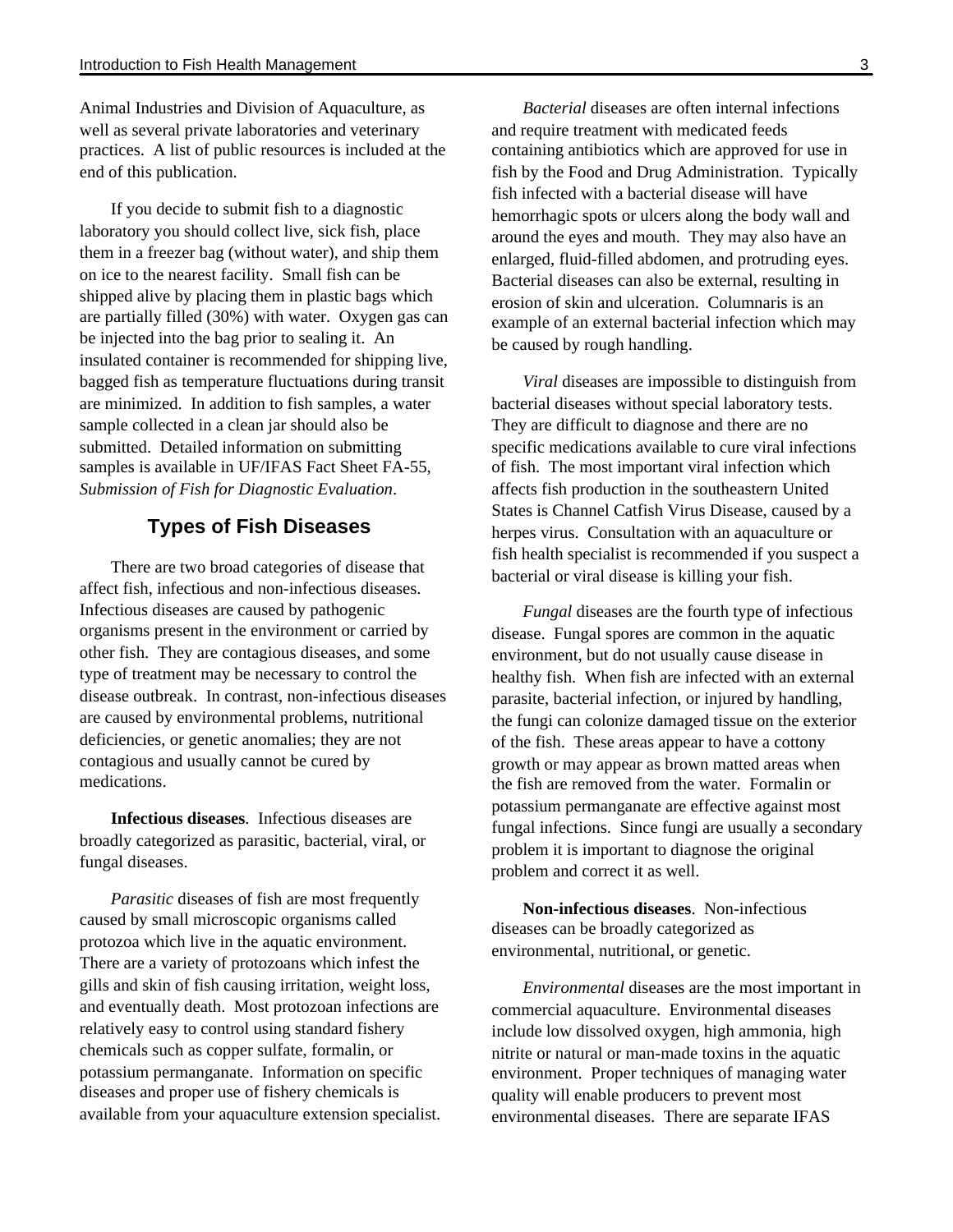publications which address water quality management in greater detail.

*Nutritional* diseases can be very difficult to diagnose. A classic example of a nutritional disease of catfish is "broken back disease," caused by vitamin C deficiency. The lack of dietary vitamin C contributes to improper bone development, resulting in deformation of the spinal column. Another important nutritional disease of catfish is "no blood disease" which may be related to a folic acid deficiency. Affected fish become anemic and may die. The condition seems to disappear when the deficient feed is discarded and a new feed provided. Additional information on nutrition of fish is available through your aquaculture veterinary extension specialist.

*Genetic* abnormalities include conformational oddities such as lack of a tail or presence of an extra tail. Most of these are of minimal significance; however, it is important to bring in unrelated fish for use as broodstock every few years to minimize inbreeding.

### **Summary**

There are many diseases of fish which can be troublesome to commercial producers as well as the recreational pond owner. Many disease outbreaks of captive fish stocks are associated with stressful conditions such as poor water quality, excessive crowding or inadequate nutrition.

There are two broad categories of disease which relate directly to selection of appropriate treatments:

- 1. Infectious diseases are contagious diseases caused by parasites, bacteria, viruses, or fungi. These often require some type of medication to help the fish recover.
- 2. Non-infectious diseases are broadly categorized as environmental, nutritional, or genetic. These problems are often corrected by changing management practices.

Fish disease outbreaks are often complex, involving both infectious and non-infectious processes. Appropriate therapy often involves medication and changes in husbandry practices. Assistance from UF/IFAS aquaculture extension specialists is available to help you manage disease outbreaks and develop management programs to prevent them. A list of public laboratories available to assist with diagnoses of fish disease is provided for your convenience at the end of this publication. There are many private veterinarians willing to see fish or aquaculture species in their practice. Your aquaculture veterinary extension specialist may be able to refer you to a veterinarian in your area.

#### **State Specialists**

**University of Florida**

#### *IFAS Aquaculture Extension Specialists*

#### **Gainesville**

 Department of Fisheries and Aquatic Sciences and College of Veterinary Medicine

7922 NW 71 St.

Gainesville, Fl. 32653

(352) 392-9617, X 230 (Fisheries)

(352) 392-4700, X 5686 (VetMed)

#### **Tampa**

 Tropical Aquaculture Laboratory (commercial aquaculture clients only)

 $1408$   $24$ <sup>th</sup> Street SE

Ruskin FL 33570

(813) 671-5230

# **Florida Department of Agriculture and Consumer Services, Division of Animal Industries**

#### *State Veterinary Diagnostic Laboratories*

Kissimmee Veterinary Diagnostic Laboratory

P.O. Box 458006

Kissimmee, FL 34745-8006